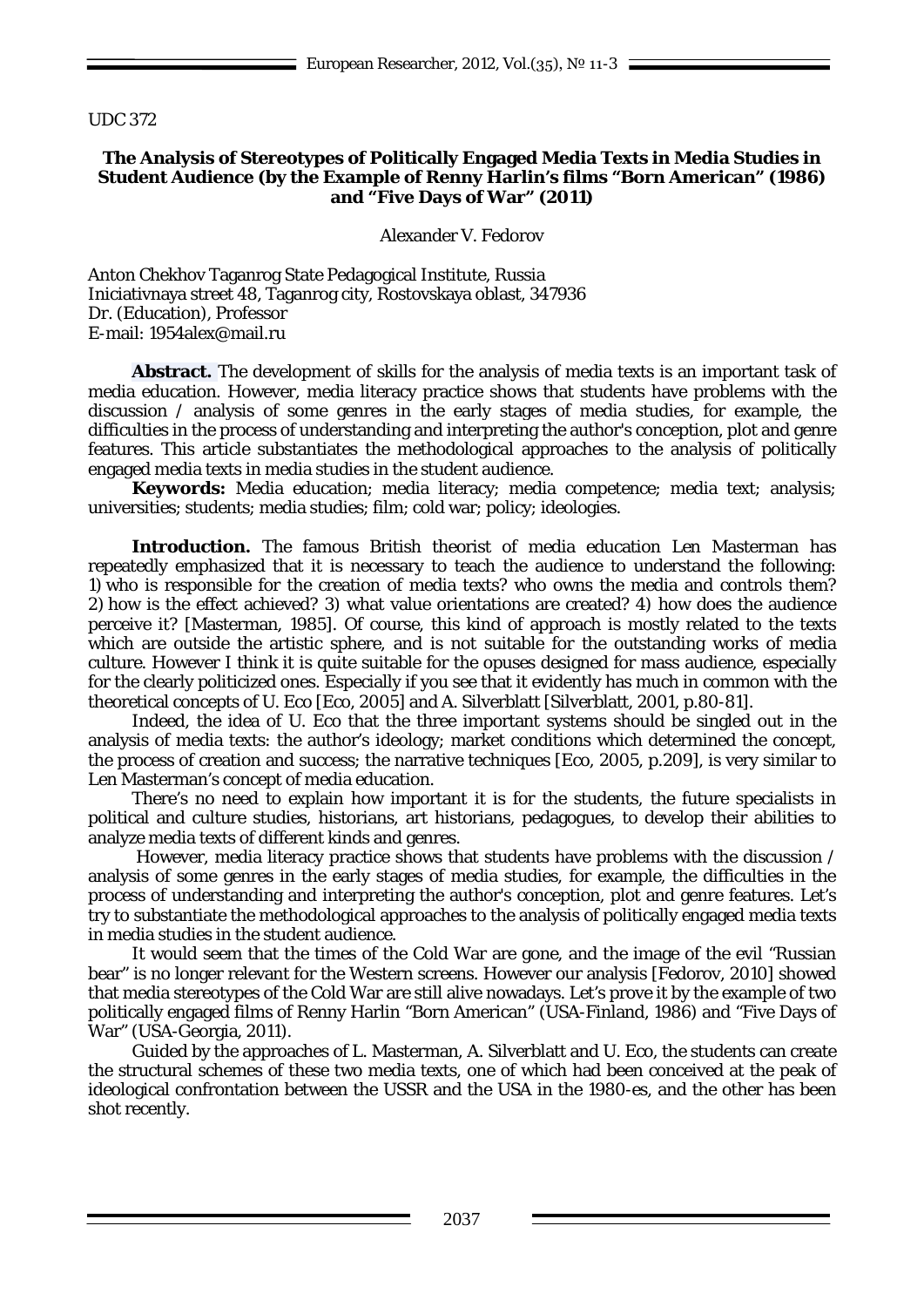## **The structure of western "confrontational" action films**

# **Born American. USA, 1986. Director R. Harlin.**

**Market conditions which determined the concept and the process of creation of the media text.** The Cold War of the 1980-es between the West and the Soviet Union, which aggravated during the Afghan war unleashed by the Kremlin and when president Ronald Reagan came to power in the USA, spawned a series of anti-Soviet media products including R. Harlin's film which stood out for its clearly defined ideological position that fully met the political situation.

**Author's ideology, value orientations of the media text.** The ideological message of the film is simple and clear: the superiority of American values of democracy over totalitarian and communist ones; anti-Sovietism.

**Historical period, scene of action.** Finland and the USSR of the mid 1980-es, border areas.

**The setting, household goods.** Streets and houses in Finland and the USSR, the KGB torture chambers. Wretched Soviet life.

**Methods of representation of reality.** The Soviet interiors, costumes, etc. are clearly depicted in a gloomy and grotesque manner, while the Finnish ones – in advertisingly positive.

**The characters, their values, ideas, clothing, constitution, vocabulary, mimics, gestures.** Positive characters are simple and sympathetic American guys, their main aim in life is entertainment; negative characters are evil personnel of the prison and KGB, the adherents of communist ideas. The latter look openly grotesque with hysterical mimics and gestures, primitive vocabulary. Soviet characters are dressed in plain and unattractive clothes. American characters are dressed in comfortable and high-quality clothes for teenagers.

**Significant changes in the lives of the characters:** tricking the vigilance of the Soviet border guards, the American guys illegally cross the Finnish-Soviet border "just for fun".

**Originated problem:** the locals suspect that the Americans killed a Russian girl and emphasize their hostile disposition in every way; the American guys offered their armed resistance, killing them with admirable ease and skill, but as a result they fall into the clutches of the cruel KGB officers.

**Searches for the solution of the problem:** the American guys are trying to break free from Soviet prison.

**The solution of the problem:** the luckiest of them manages to escape and return to the West.

**The effect on the audience:** the film's box office was not very impressive - 3,4 million dollars [Born American: Box Office, 1986], but paid back its budget (significant for Finland) was rather modest by Hollywood standards. Consequently its uncomplicated plot was able to attract the attention of the younger audience in the U.S. which was prepared for this kind of spectacle by a long-term anti-Soviet ideological propaganda.

### **5 Days of August / 5 Days of War. USA-Georgia, 2011. Director Renny Harlin.**

**Market conditions which determined the concept and the process of creation of the media text.** A short war in August 2008 between Russia and Georgia caused by the armed conflict in the region of South Ossetia which separated from Greorgia. R. Harlin's film is marked by the clearly expressed pro-Georgian and pro-American ideological position, fully meeting the political conditions prevailing in the Western political study and media approaches.

**Author's ideology, value orientations of the media text.** The ideological message of the film is still simple and clear: the superiority of pro-Western values of the independent Georgia over great-power policy of Russia.

**Historical period, scene of action.** South Ossetia and Georgia, August 2008.

**The setting, household goods.** Towns, villages, mountains, streets and houses in South Ossetia and Georgia, office of the President of Georgia, staff rooms. Tbilisi is represented on screen as a city of ancient beauty, pretty women, laughing children and cozy restaurants. Household goods correspond to the characters' status (the ruling elite, the military, American journalists and civilians).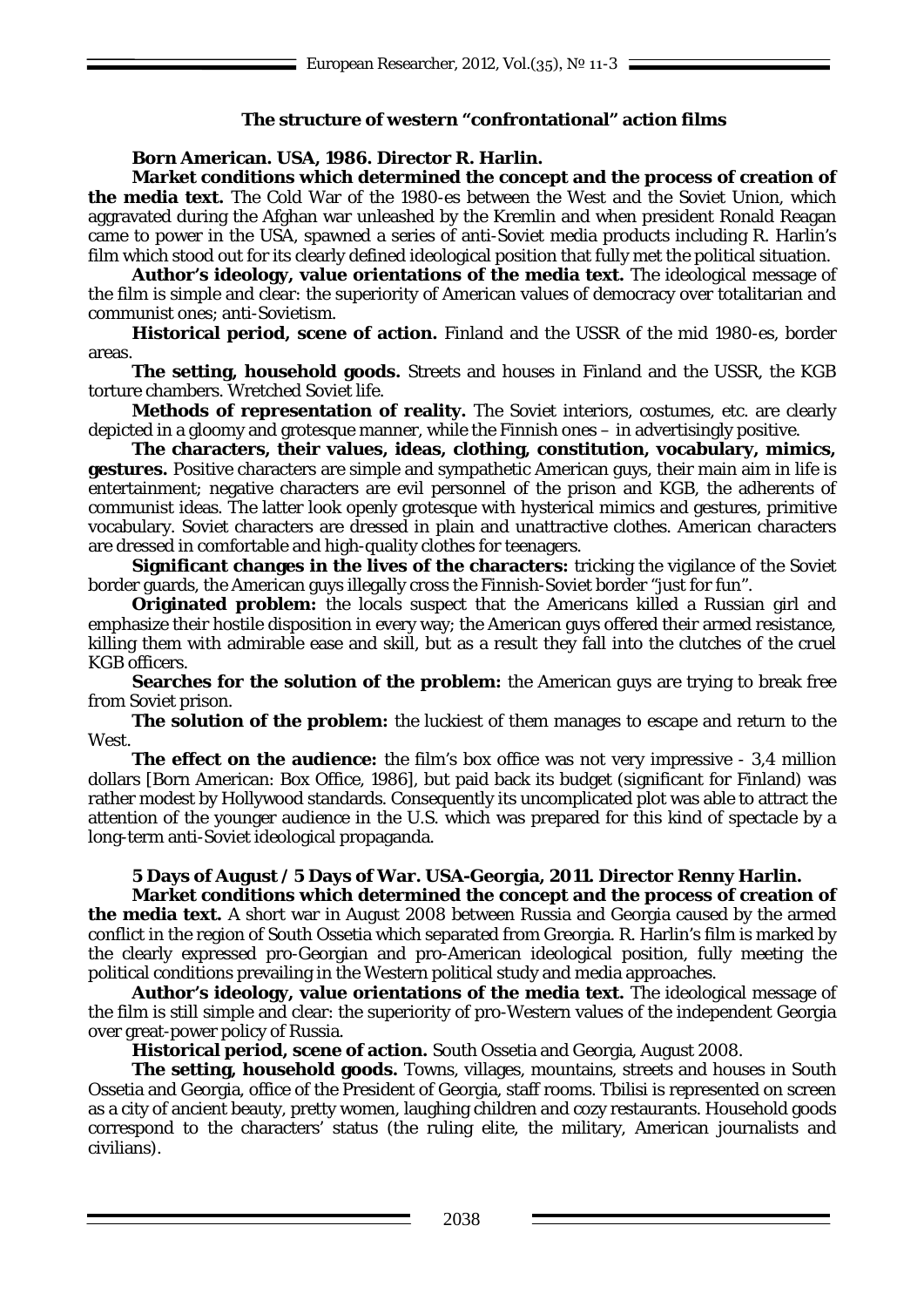**Methods of representation of reality.** Georgian and Ossetian interiors, costumes, etc. are represented in a neutral key, without any grotesque, the national character is seen in the interior and people's clothing in the scene of the Georgian wedding.

**The characters, their values, ideas, clothing, constitution, vocabulary, mimics, gestures.** Positive characters – sympathetic America journalists, their main aim is to deliver the reliable audio-visual information about the ongoing events to the USA; peaceful Georgian people, noble Georgian soldiers. The vocabulary of the positive characters can be impudent at times, however at crucial moments they stand up for democratic values. Negative characters – spiteful and brutal Russian military men destroying civilians without regret. Russian "commandos" in "Five Days of August" look less grotesque than in "Born American", although the most ruthless of them are remarkable for their threatening facial expressions and gestures, primitive vocabulary. The characters wear festive (the wedding scene), plain clothes (the journalists), standard military uniform. Physical development of the military characters is clearly above average.

**Significant changes in the lives of the characters:** the American journalists come to the Georgian wedding, when a surprise attack of Russian forces begins.

**Originated problem:** the lives of the Americans as well as the lives of the ordinary locals are threatened because of military actions.

**Searches for the solution of the problem:** the American journalists are trying to survive in war conditions, simultaneously shooting revelatory material about the atrocities of the Russian soldiers which they are trying to deliver to the United States.

**The solution of the problem:** the American journalists manage to survive and deliver their revelatory report to the U.S. (by the way, they don't manage to do that at once, because according to the authors of the film the Western media broadcast only the Russian version of the events at first).

The effect on the audience: at the cost of \$20 million the film grossed a tiny sum of \$17,500 in the U.S. box office [5 Days of War: Box Office, 2011]. In other Western countries the film was shown only in a few movie theatres and sold on DVD. Thus, despite the anti-Russian campaign of the Western press, connected with the conflict in August 2008, the films' effect on the "target audience" was minimal.

During the discussion of so obviously engaged media texts we draw attention of the student audience to the use of the basic techniques of manipulative influence in these films. For this purpose we use:

• "sifting" information (reasoned selection of true and false in media materials, purification of information from the "rouge" and "labels" by comparing with the actual facts, etc.);

• removing "typical", "simple folk", "authority" aureole from information;

• critical analysis of aims and interests of "the agencies", i.e. the source of information.

Thus the following methods of manipulative influence are analyzed in the classroom:

• *"orchestration" – psychological pressure on the audience in the form of constant repetition of certain facts regardless of the truth.* In the case of "Born American" and "Five Days of August" it is a total emphasis on the positive qualities of the American characters and the negative qualities of the Russian ones;

• *"selection" ("jugging") – the selection of certain tendencies, for example, only the positive or negative, distortion, exaggeration/understatement of these tendencies.* In R. Harlin's films there is only "black" and "white", all the positive events are connected with the actions of the American characters, and all the negative events – with the Russian ones;

• *"putting on rouge" (embellishing the facts).* Despite the fact that in "Born American" the American characters commit a number of criminal offenses punishable in any civilized country (illegally crossing the state border, killing several residents of the Russian village), the filmmakers depict them with evident sympathy, as purely positive heroes. In "Five Days of August" the Georgian military men are shown as exceptionally noble warriors without fear and reproach; the fact that they are fighting on the territory of South Ossetia which separated from Georgia 20 years ago (with the people's hostile attitude to Georgian authorities), is almost entirely taken out of the plot;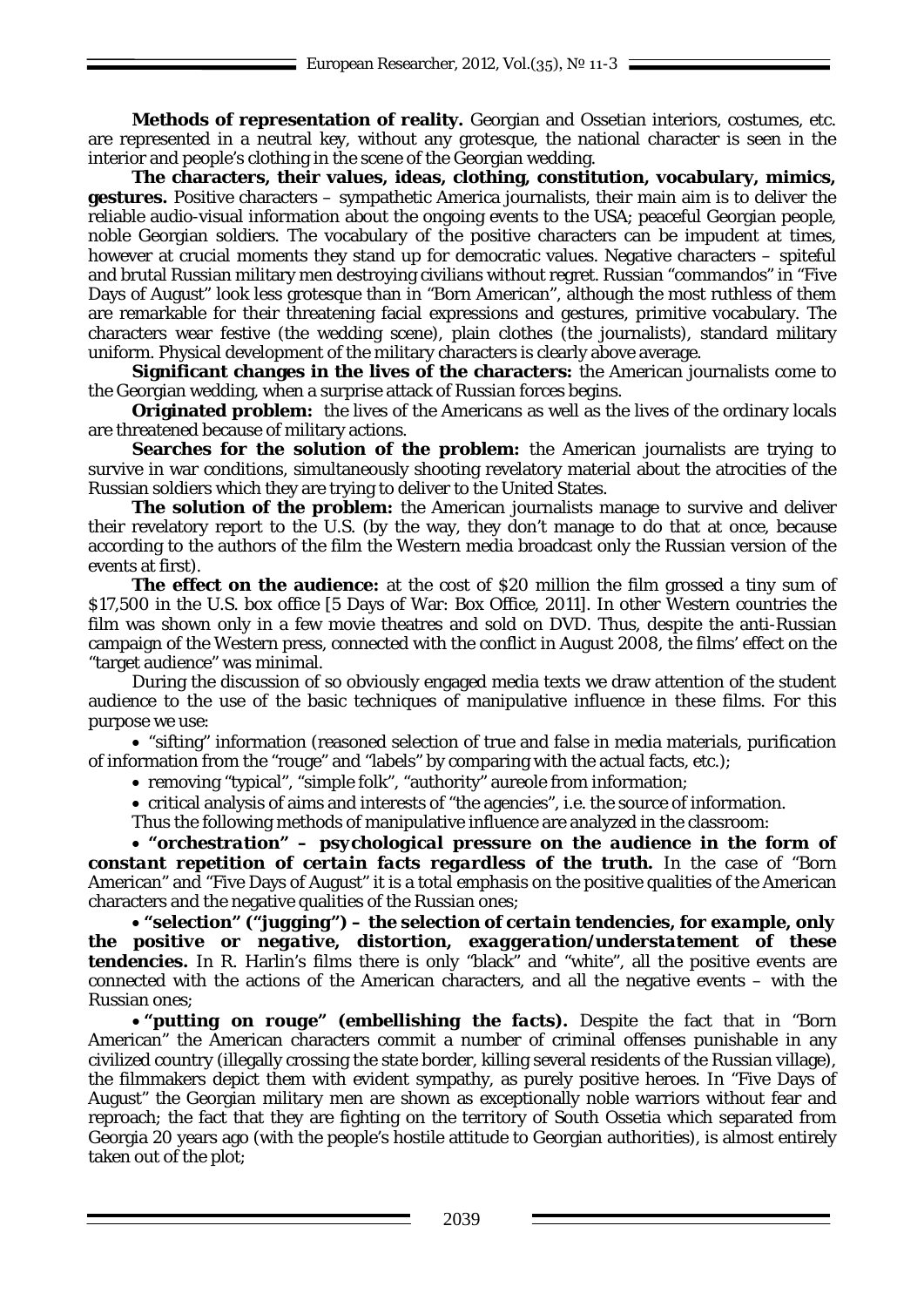• *"sticking labels" (e.g. accusatory, insulting, etc.).* In "Five Days of August" all the most negative labels are stuck to the "Russian aggressors". "The sun is shining, the grass is green, silence, the journalist is standing in a garden. He plucks an unbearably ripe apple from a tree and bites it with a crunch. Cows are passing by. A little spider is stirring he web. A froggie is sitting in the pool. Then alarming music begins to sound, louder and louder. Countless soldiers emerge from the horizon. Infantry, armored vehicles. helicopters. Having killed some civilians, the Russians drive the rest of them together. The Americans manage to shoot a war crime from behind a fence. The leader of the Russians, a giant tattooed blonde with bright Finnish eyes and beautiful Finnish accent (a bit later he will report that the is a Cossack; the actor's name is Mikko Nousiaynen), demands to give out the mayor and shoots a Georgian old woman dead. Then the others, more or less" [Zelvensky, 2011]. In "Born American" similar labels are awarded to almost all Russian characters (not only the border guards and KGB agents turn out to be negative characters, but also the whole population of the Russian village, even the Orthodox priest is a rapist and a murderer);

• *"playing simple folk", including for example a most simplified form of information presentation.* This technique is used in both films by R. Harlin: the plot is served in a very simplified form, without semitones, without any deepening into the characters' psychology and their motives.

The discussion ends with a problem and test question which determines the audience's skills of media text analysis: "With what media texts can you compare the given work? Why? What do they have in common?".

And I must say that the students who watched Igor Voloshin's film "Olympus Inferno" (2009) rightly pointed out its obvious resemblance to the "Five Days of August". To support his position during the discussion one of the students referred to the opinion of some Alexandra posted at the website kino-teatr.ru. Here are some fragments from this text: "*As expected, a purely government work. Just imagine, the events took place in August, and a full-length feature film comes out in March! … Everybody knows that art often serves the purposes of state ideology. … And don't tell me that Americans shoot this kind of films, why can't we shoot them too? Yes, we can, nobody prohibits doing so. But why must we follow the Americans? … If their movies lie, why do you think ours are truthful? Politics is politics. Nobody will tell you the truth. … Everything looks pretty stupid. The Russians are good and noble, and the Americans are dumb. … Everything*  except skirmish bears ideology! Just listen to their dialogues! In short, it's not a film, it's *agitation"* [\(http://www.kino-teatr.ru/kino/movie/ros/79821/forum/f2/](http://www.kino-teatr.ru/kino/movie/ros/79821/forum/f2/) 4.04.2009 22:52).

Of course the budget of "Olympus Inferno" was very modest compared to the American counterpart, but thanks to the premiere on Channel One (2009) its audience was incomparably greater. As for the structure of stereotypes of "confrontational" action films, it is very similar to "Five Days of August". According to the plot a young American Michael goes to South Ossetia on the eve of the war and witnesses the attack of the Georgian troops and shoots a video. Contrary to the claims of the Western media that the big and aggressive Russia attacked the small and independent Georgia, Michael decides to send the video to the United States. Of course violent Georgian military men are trying to stop him… Thus in Igor Voloshin's film (though not so straightforward and rough as in "Five Days of August") the similar stereotypes are used, including "orchestration", "selection", "putting on rouge", "sticking labels" and "playing simple folk". The laws of politically engaged media texts are unfortunately the same…

## **References:**

1. *[5 Days of War:](http://www.imdb.com/title/tt1486193/) Box Office.* 2011.<http://www.imdb.com/title/tt1486193/business>

2. *Born American: Box Office.* 1986. [http://www.the-numbers.com/movies/](http://www.the-numbers.com/movies/%201986/0BOAM.%20php) 1986/0BOAM.

[php](http://www.the-numbers.com/movies/%201986/0BOAM.%20php) 3. **Eco U.** *Reader's role. Studies of the text semiotics.* St. Petersburg: Symposium, 2005. 502 pp.

4. **Fedorov A.V.** *Transformation of Russia's image on the Western screen: from the era of ideological confrontation (1946-1991) to the modern stage (1992-2010).* Moscow: Information for All, 2010. 202 pp.

5. **Masterman, L.** (1985). *Teaching the Media.* London: Comedia Publishing Group, 341 p.